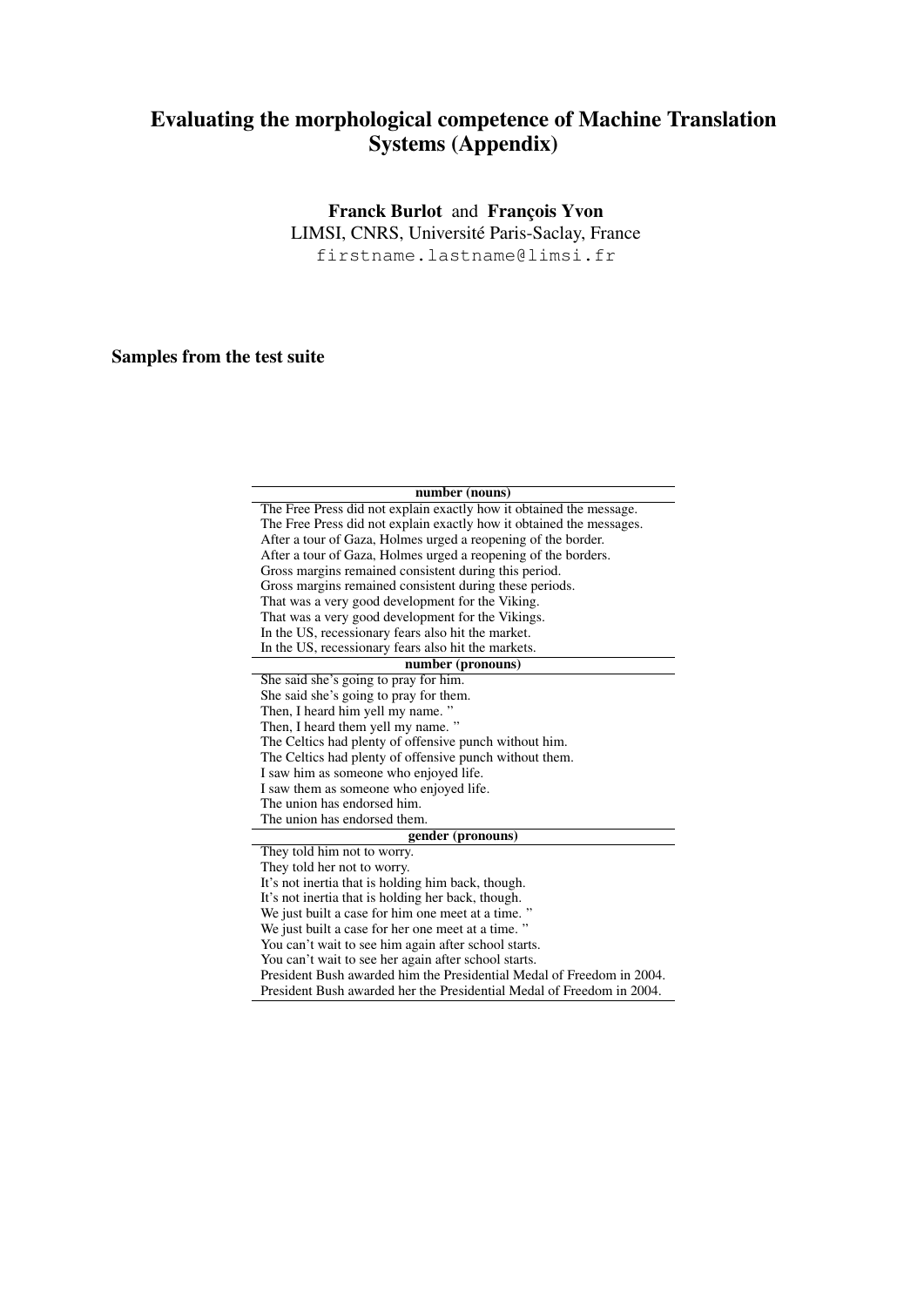| tense:future |  |
|--------------|--|
|--------------|--|

That's verging so close to moralism that it quite cheers me up. That's verging so close to moralism that it will quite cheer me up. Security Council bans trade in goods that have both civilian, military use Security Council will ban trade in goods that have both civilian, military use Everyone wants to be in Iraq, your own country is best. Everyone will want to be in Iraq, your own country is best. He denies this, saying the girl was killed in the crossfire. He will deny this, saying the girl was killed in the crossfire. Premature birth remains a prime cause of infant death in industrialized countries. Premature birth will remain a prime cause of infant death in industrialized countries. tense:past Some even include warnings to would-be jumpers. Some even included warnings to would-be jumpers. That's what I want." That's what I wanted. " So whatever they decide." So whatever they decided. " The narrow openings provide a hospitable place for the bats to hang. The narrow openings provided a hospitable place for the bats to hang. Oil prices extend falls on US demand concerns, dollar rebound Oil prices extended falls on US demand concerns, dollar rebound comparative The improved science will allow real-time monitoring of HIV infections. The improved science will allow more real-time monitoring of HIV infections. I promise you that soon you will be old. " I promise you that soon you will be older. " The terror network has been growing sophisticated in targeting international audiences. The terror network has been growing more sophisticated in targeting international audiences. Who is likely to order a drink straight up? Who is more likely to order a drink straight up? I can give you a long answer.... I can give you a longer answer.... polarity (verbs) The road will reopen on Friday morning. The road will not reopen on Friday morning. As in previous seasons, both finalists will release albums. As in previous seasons, both finalists will not release albums. Asked to define what Kentucky fans expect from their team, Stevenson said. Asked to define what Kentucky fans do not expect from their team, Stevenson said. "Actually, I really recommend it, " she said. "Actually, I do not really recommend it, " she said.

"We have just got to be more clinical in the final third.

"We have not just got to be more clinical in the final third.

Table 1: Samples from the A-set.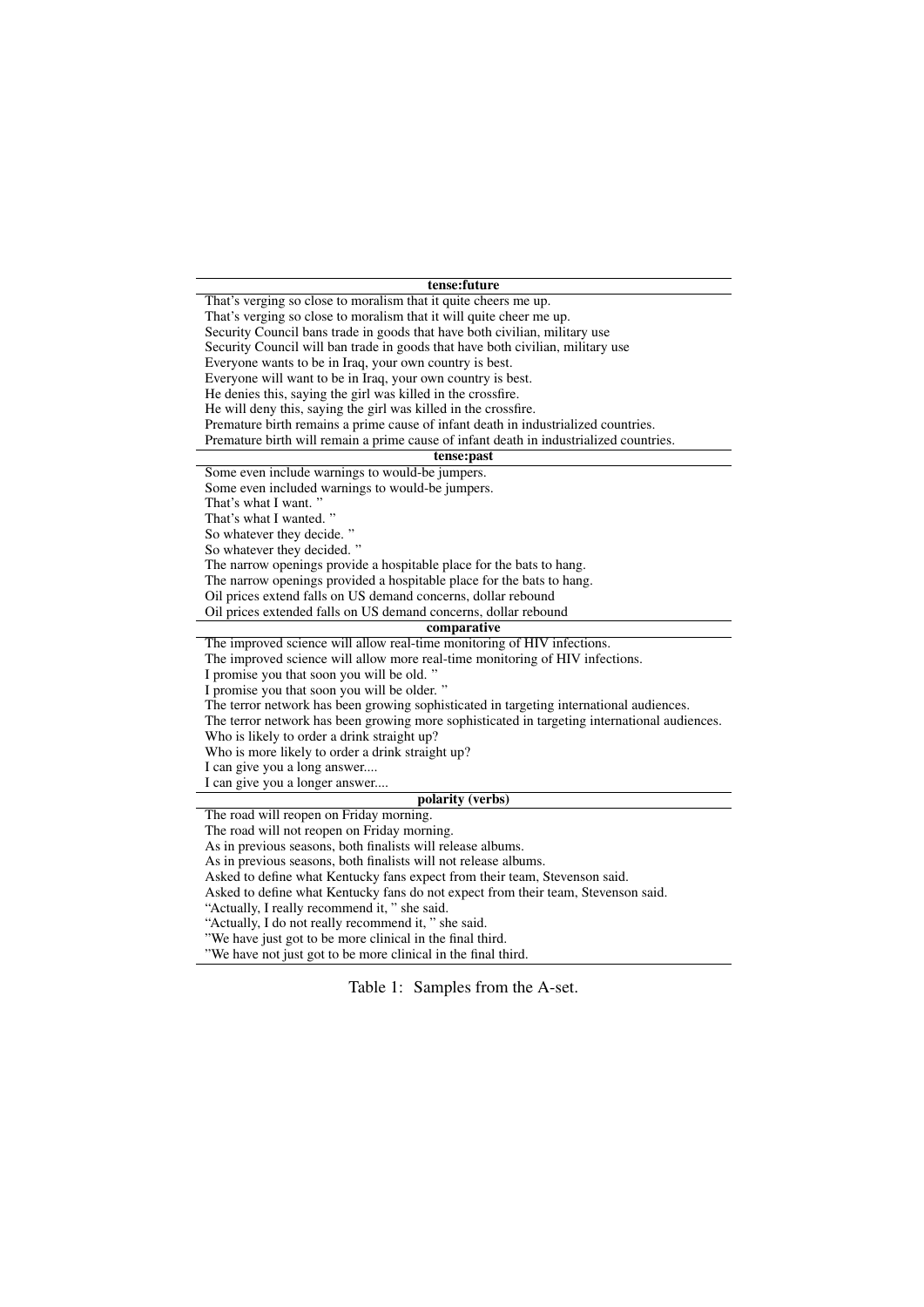complex NP What she fears is not being able to breathe. What the magical midwife fears is not being able to breathe. James said he takes pride in doing it all. James said the comfortable shoemaker takes pride in doing it all. Look, you all figured that out. Look, the diffident hunters all figured that out. But she and her husband, Paul, gave little thought to termination. But the unnerved watchman and her husband, Paul, gave little thought to termination. "I'm not a very athletic person," he said. "I'm not a very athletic person," the explosive potter said. coordinated NP When you execute, you generally win. When the appraiser and the resilient gate-keeper execute, you generally win. Sometimes you need to just let things fall into place. " Sometimes the engineer and the charming clergymen need to just let things fall into place. " First, we need more disclosure and accountability in the housing market. First, the priest and the slightly resilient shoemakers need more disclosure and accountability in the housing market. Frei: Mr President, I gather we've run out of time. Frei: Mr President, I gather the draughtsmen and the worthy waiters've run out of time. But until we are sent screaming from the room, we are bored. But until the policemen and the waspish poets are sent screaming from the room, we are bored. coordinated verbs The governor often jokes about political disagreements with his wife. The governor often jests and jokes about political disagreements with his wife. Lindsay picks up the story. Lindsay culls and, as usual, picks up the story. The National Press Club dinner will begin promptly at 6: 30 p.m. The National Press Club dinner will get and really begin promptly at 6: 30 p.m.

Fox plans a spinoff of "Family Guy."

Fox projects and plans a spinoff of "Family Guy."

The hero, Tim, offends just about everybody while remaining totally deadpan.

The hero, Tim, outrages and actually offends just about everybody while remaining totally deadpan.

Table 2: Samples from the B-set.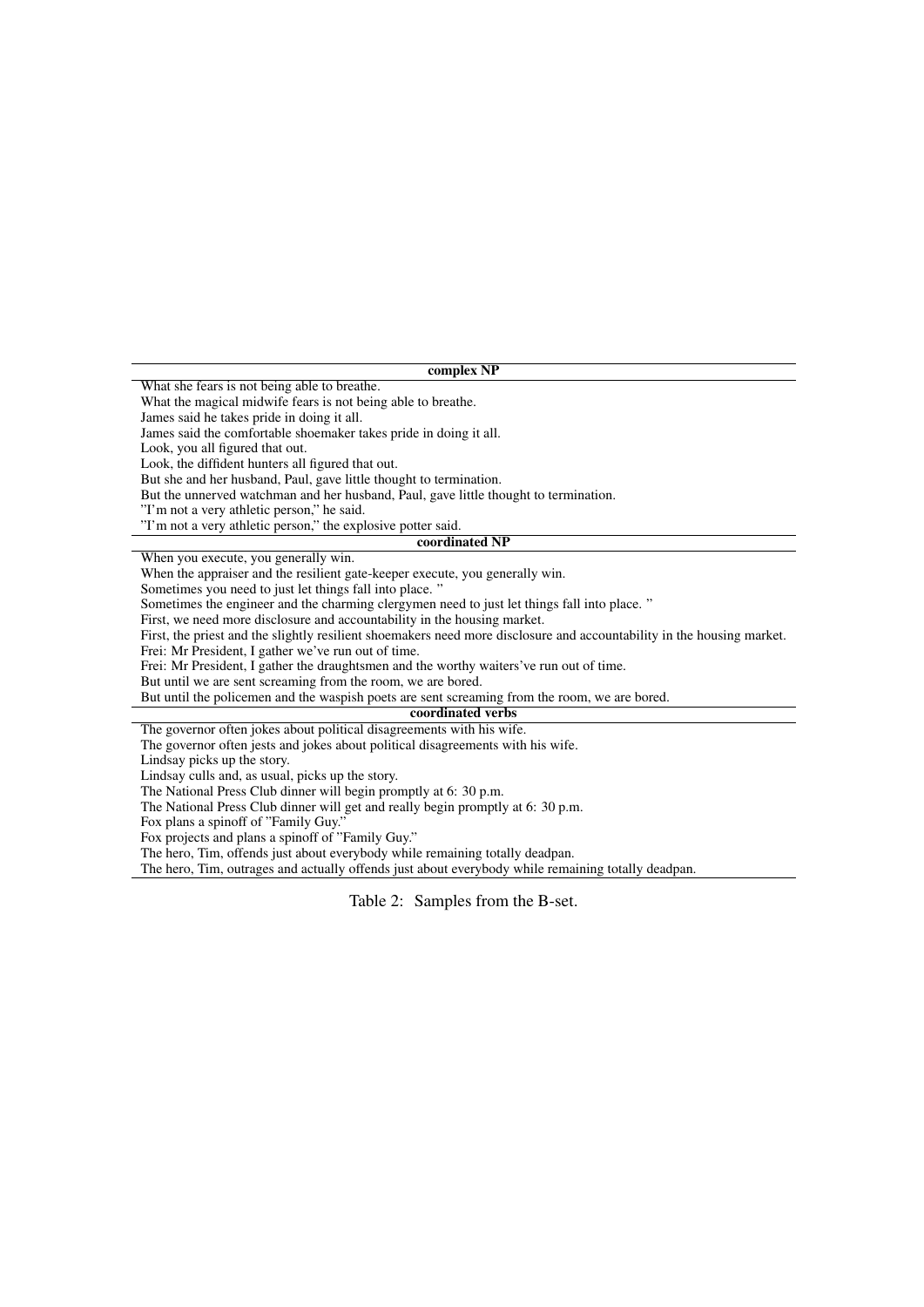| prep-case:during-before                                                          |  |  |
|----------------------------------------------------------------------------------|--|--|
| "I noticed he was feeling it (during the weekend)."                              |  |  |
| "I noticed he was feeling it (before the weekend)."                              |  |  |
| It wasn't known whether he was present during the raid.                          |  |  |
| It wasn't known whether he was present before the raid.                          |  |  |
| Some learned through cell phone calls during class.                              |  |  |
| Some learned through cell phone calls before class.                              |  |  |
| Bryant scored nine points during the spurt.                                      |  |  |
| Bryant scored nine points before the spurt.                                      |  |  |
| He was visited during the celebration by team president J.D. Gibbs.              |  |  |
| He was visited before the celebration by team president J.D. Gibbs.              |  |  |
| prep-case:underneath-on-top-of                                                   |  |  |
| "I just lost it there underneath Tony," Harvick said.                            |  |  |
| "I just lost it there on top of Tony," Harvick said.                             |  |  |
| It came to a stop underneath the rail line.                                      |  |  |
| It came to a stop on top of the rail line.                                       |  |  |
| And he watches the osprey nesting underneath the bridge each spring.             |  |  |
| And he watches the osprey nesting on top of the bridge each spring.              |  |  |
| She threw herself underneath the tractor.                                        |  |  |
| She threw herself on top of the tractor.                                         |  |  |
| "There are many tunnels underneath London.                                       |  |  |
| "There are many tunnels on top of London.                                        |  |  |
| prep-case:inside-outside                                                         |  |  |
| He added: "Officers found substantial damage inside the house.                   |  |  |
| He added: "Officers found substantial damage outside the house.                  |  |  |
| At first, the entire campus was inside a YMCA building.                          |  |  |
| At first, the entire campus was outside a YMCA building.                         |  |  |
| The male and middle-aged female bodies were found inside the closet-type space.  |  |  |
| The male and middle-aged female bodies were found outside the closet-type space. |  |  |
| There is an egg inside the tummy and it cracks.                                  |  |  |
| There is an egg outside the tummy and it cracks.                                 |  |  |
| Inside the car, you're surrounded by a closed metal circuit.                     |  |  |
| Outside the car, you're surrounded by a closed metal circuit.                    |  |  |
| prep-case:beside-behind                                                          |  |  |
| Some are trying to dry unhusked rice beside the road.                            |  |  |
| Some are trying to dry unhusked rice behind the road.                            |  |  |
| But that is almost beside the point.                                             |  |  |
| But that is almost behind the point.                                             |  |  |
| "It's like living beside a train track.                                          |  |  |
| "It's like living behind a train track.                                          |  |  |
| But such problems pale beside the eruptions since August.                        |  |  |
| But such problems pale behind the eruptions since August.                        |  |  |
| Apart from all that, the sun is shining brightly beside the Mediterranean.       |  |  |
| Apart from all that, the sun is shining brightly behind the Mediterranean.       |  |  |
| prep-case:with-without                                                           |  |  |
| Lebanon has been without a president since November.                             |  |  |
| Lebanon has been with a president since November.                                |  |  |
| Without Superman, would there have been anything else on this list?              |  |  |
| With Superman, would there have been anything else on this list?                 |  |  |
| Neither is willing to give up one delegate without a fight.                      |  |  |
| Neither is willing to give up one delegate with a fight.                         |  |  |
| But again, GM is headed for bankruptcy without government intervention.          |  |  |
| But again, GM is headed for bankruptcy with government intervention.             |  |  |
| This was like a funeral without the fun.                                         |  |  |
| This was like a funeral with the fun.                                            |  |  |

Table 3: Samples from the B-set (Prepositions).